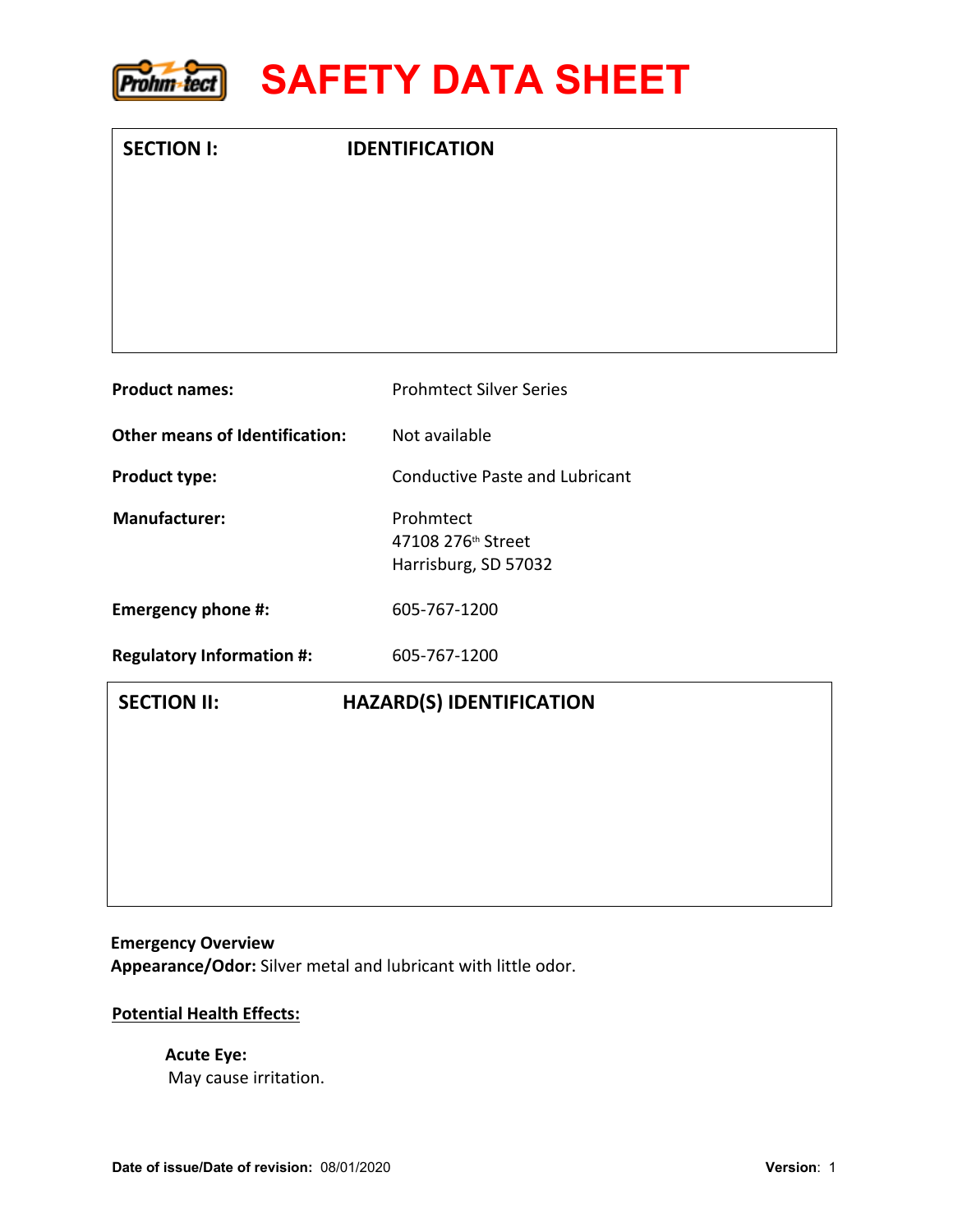

**Acute Skin:**  May cause irritation.

#### **Acute Inhalation:**

May be irritating to respiratory tract.

#### **Acute ingestion:**

Not considered a route of exposure under anticipated use conditions. May cause severe irritation and to the digestive tract if ingested.

# **Chronic Exposure:** Not determined

# **Aggravation of Pre-existing Conditions:** Not determined

# **SECTION III: COMPOSITION/INFORMATION ON INGREDIENTS**

| Component                    | CAS#                |
|------------------------------|---------------------|
| Silver                       | 7440-22-4           |
| Proprietary Lubricant A      | <b>Trade Secret</b> |
| Proprietary Lubricant Grease | 68611-44-9          |

#### **Petroleum hydrocarbon/metal mixture:**

Three proprietary ingredients:

The identity of these chemicals constitutes a trade secret. To the best of Prohmtect's knowledge, the product contains no SARA 313 in reportable amounts as of this date.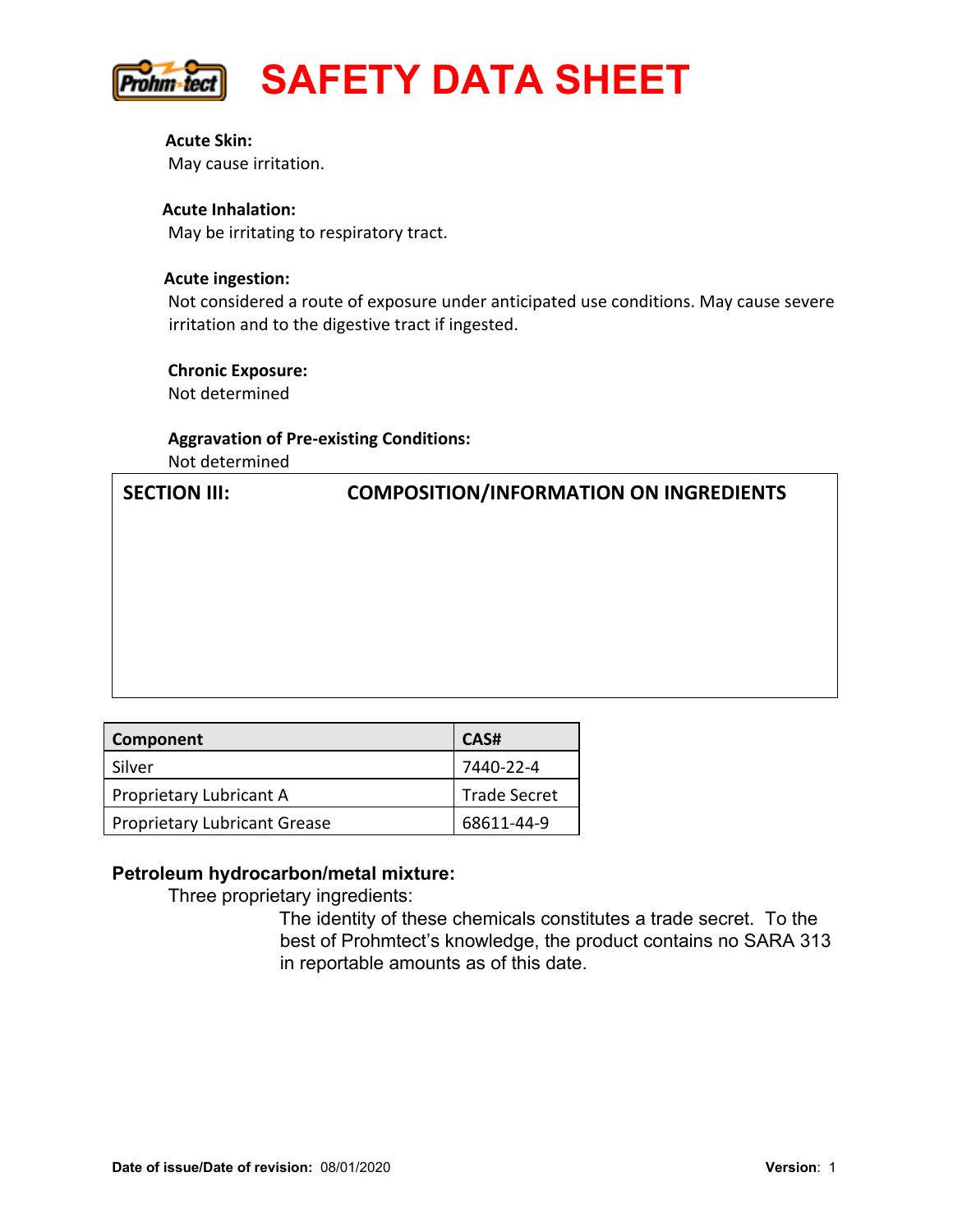

**SECTION IV: FIRST AID MEASURES** 

#### **First Aid Measures for Accidental:**

#### **Eye Exposure:**

Immediately flush eyes with copious amounts of water. If irritation develops, SEEK MEDICAL ATTENTION.

#### **Skin Exposure:**

Flood affected area with water for extended period then wash with soap. If irritation develops, seek medical attention.

**Inhalation:**  Remove to fresh air. Seek medical attention if breathing becomes difficult.

# **Ingestion:**

Seek medical attention.

#### **SECTION V: FIRE FIGHTING MEASURES**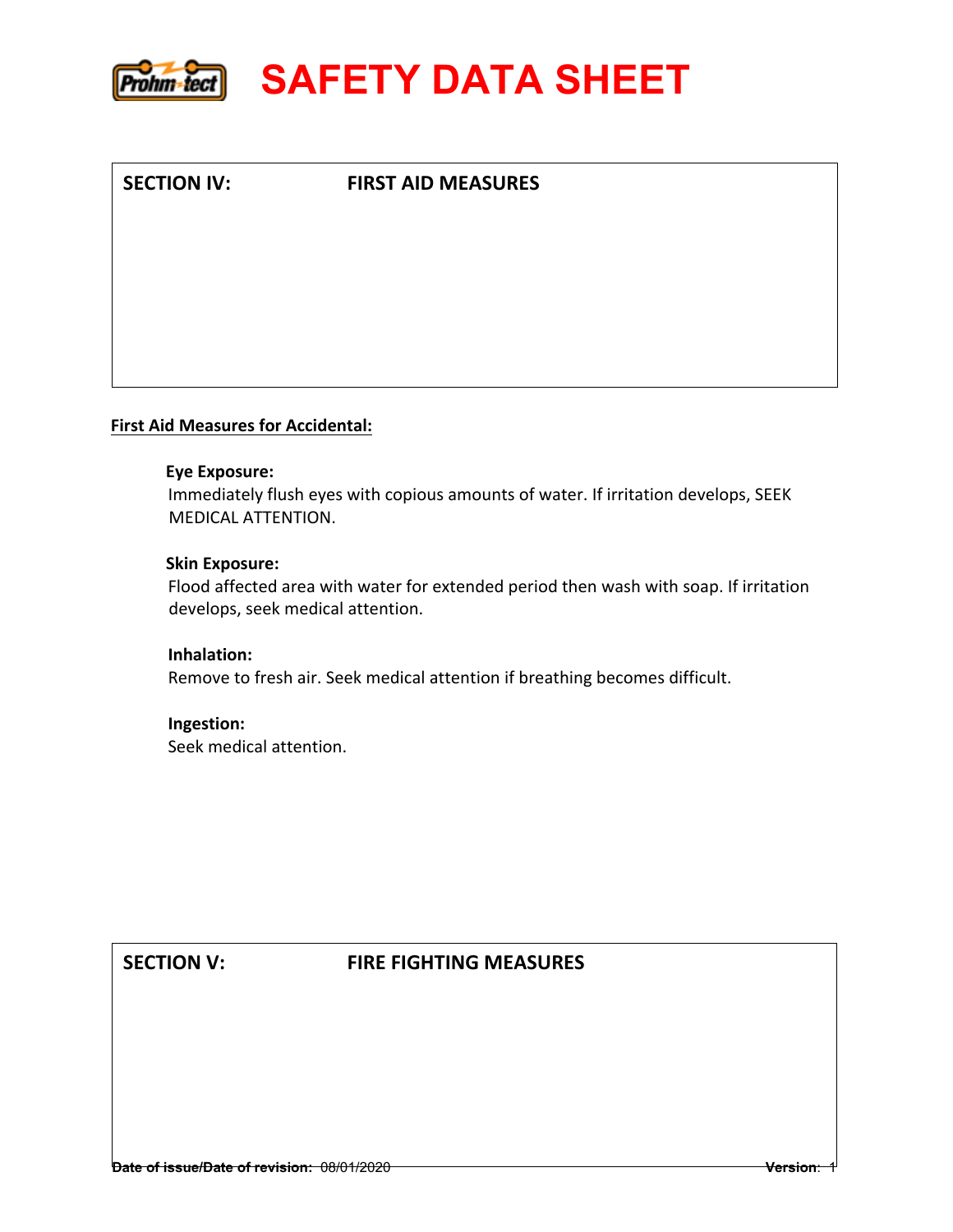

#### **Fire Hazard Data:**

| <b>For Lubricant</b><br><b>Autoignition:</b> | N/A |               |                      |
|----------------------------------------------|-----|---------------|----------------------|
| <b>Flash Point:</b>                          | N/A |               |                      |
| Flammability Limits (vol/vol%):              |     | Lower:<br>N/A | <b>Upper:</b><br>N/A |

#### **Extinguishing Media:**

Use extinguishing media suitable for surrounding fire

#### **Special Fire Fighting Procedures:**

Keep containers cool by spraying with water when exposed to fie; if flames have reached the product causing a possible decomposition yielding toxic compounds, use self-contained breathing apparatus. This product does not burn, but will thermally dissociate above 290°C.

#### **Unusual Fire and Explosion Hazards:**

Dissociate at temperatures above 290°C may cause the evolution of toxic gaseous fluorine compounds.

## **SECTION VI: ACCIDENTAL RELEASE MEASURES**

#### **Cleanup and Disposal of Spill:**

Vacuum or sweep up material and place in a suitable container for reclamation or disposal. Do not discharge into drains or sewers. Discard any product, residue, disposable container or liner in full compliance with federal, state, and local regulations.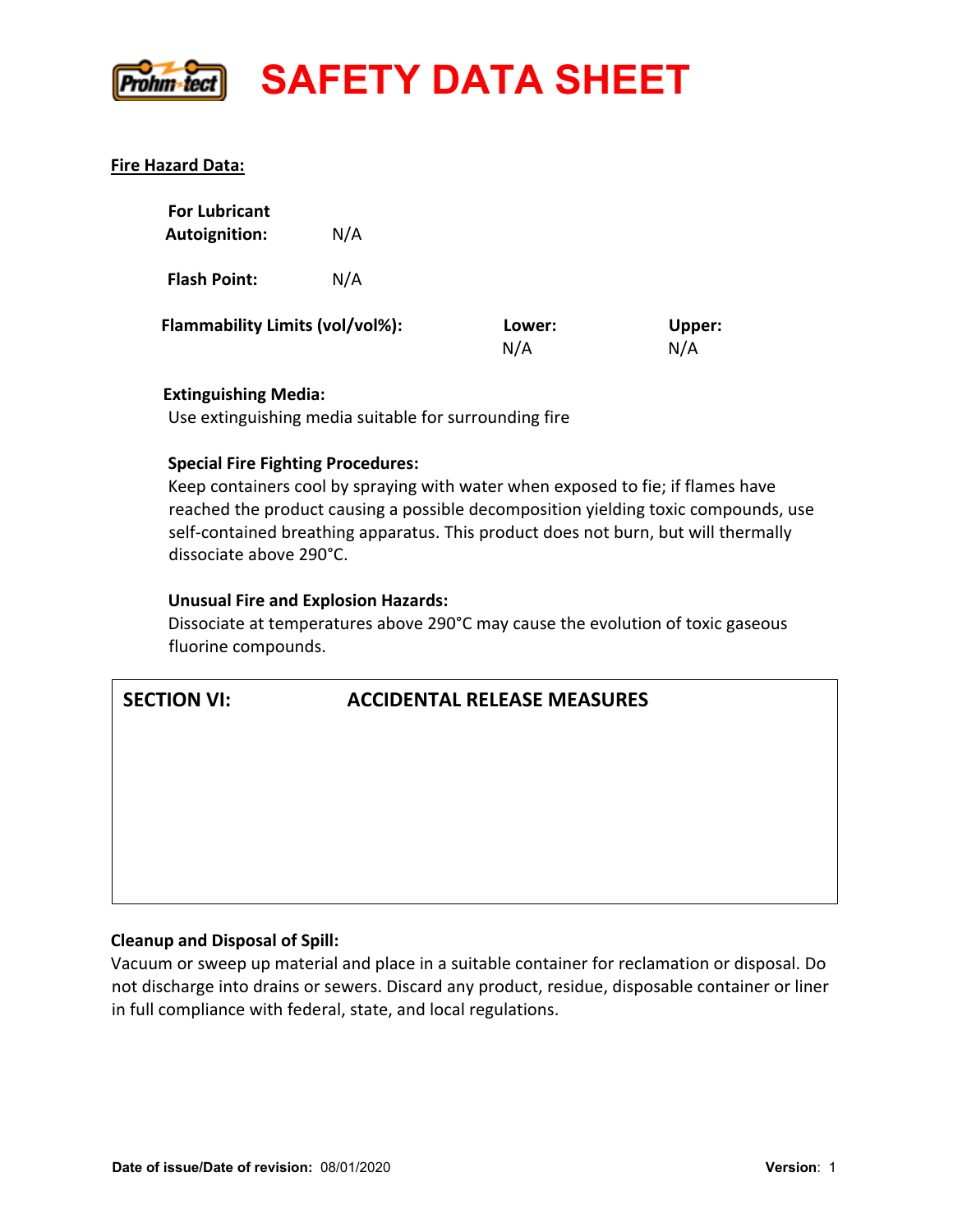

# **SECTION VII: HANDLING AND STORAGE**

#### **Handling/Storage:**

Avoid contact with skin and eyes. Keep in a tightly closed container, stored in a cool, dry, well ventilated area.

# **SECTION VIII: EXPOSURE CONTROLS / PERSONAL PROTECTION**

#### **Exposure Guidelines:**

| Component | <b>ACGIH</b>           | <b>NIOSH</b> | <b>OSHA-PELS</b>        |
|-----------|------------------------|--------------|-------------------------|
| Silver    | $0.1 \,\mathrm{mg/m3}$ | <b>ND</b>    | $0.01 \,\mathrm{mg/m3}$ |
| Lubricant | ND                     | <b>ND</b>    | <b>ND</b>               |

#### **Engineering Controls:**

General mechanical ventilation is adequate for normal use. Local exhaust is recommended for confined areas.

#### **Respiratory Protection:**

None

#### **Eye / Face Protection:**

Use eye protection to protect eyes.

#### **Skin Protection:**

Use gloves to protect hands.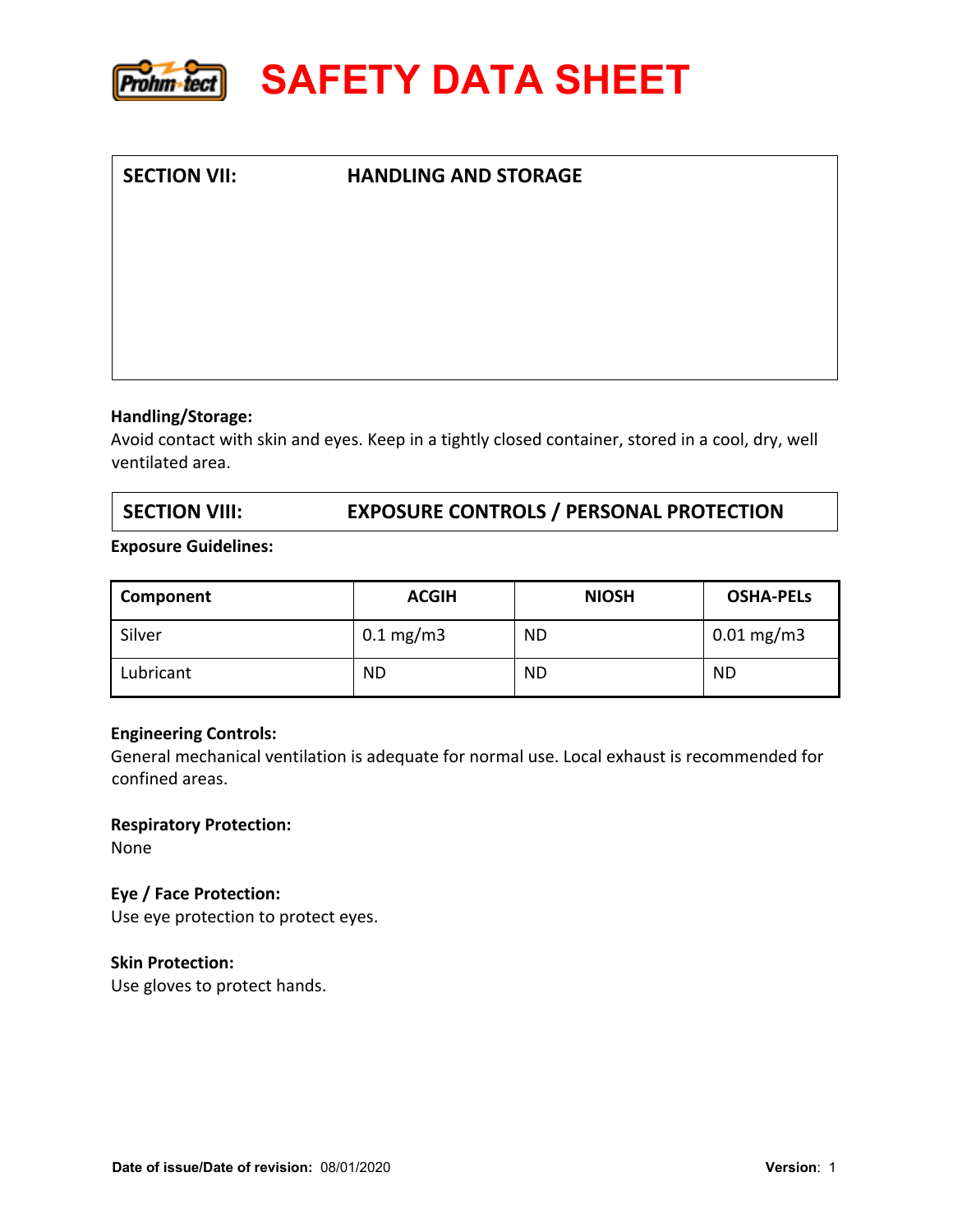

## **SECTION IX: PHYSICAL AND CHEMICAL PROPERTIES**

 **Physical Appearance:** Silver metal with lubricant **Odor:** Slight **pH: For Lubricant**  ND **Specific Gravity:** 1.92 **Water Solubility:** Insoluble **Melting Point:** NA **Freezing Point** NA **Boiling Point:** ND **Vapor Pressure:** 10<sup>-7</sup> @ 20C **Density:** NA **Percent Volatiles by Volume:** NA **Evaporation Rate:** ND **Viscosity:** ND **Density:** ND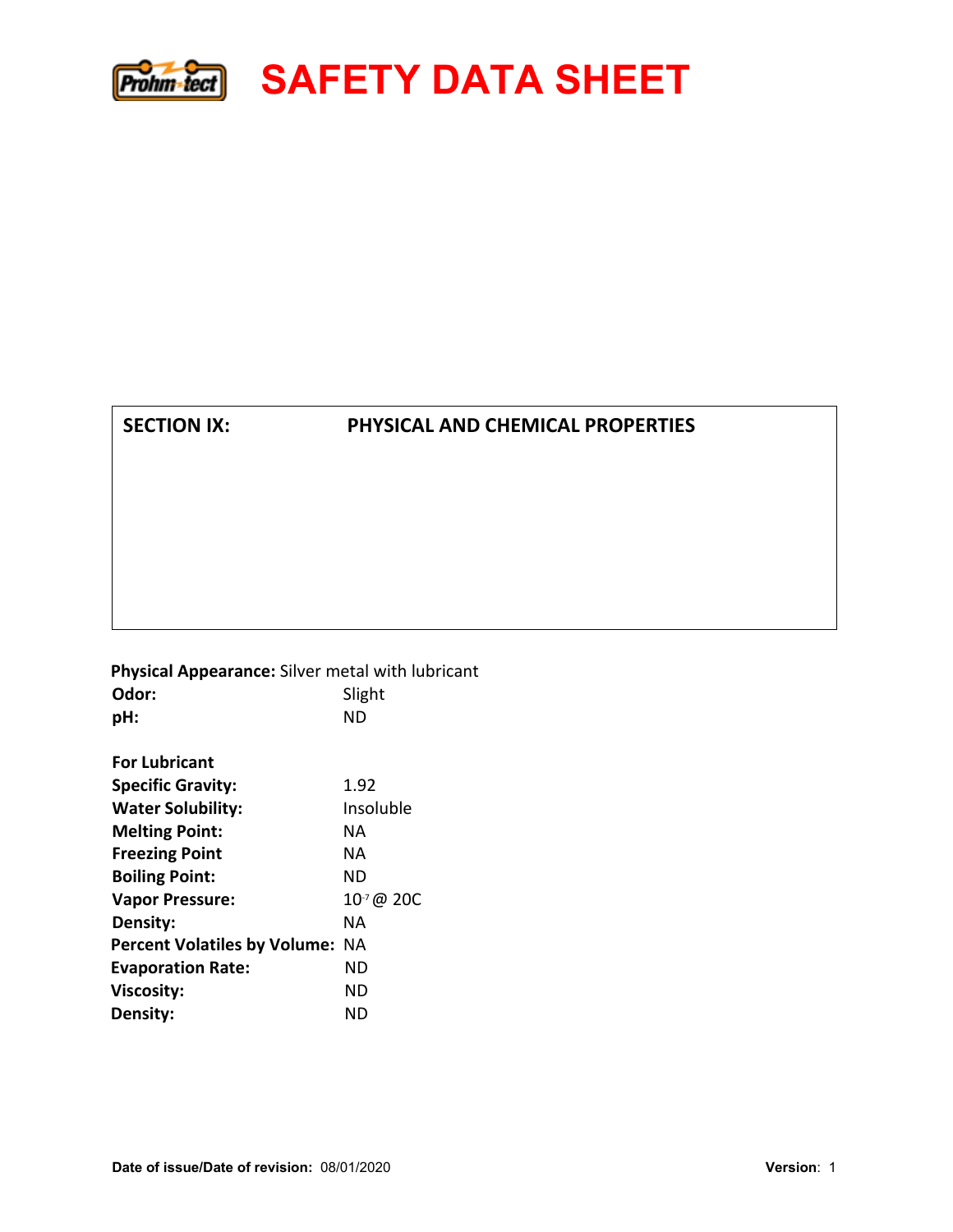

# **SECTION X: STABILITY AND REACTIVITY**

**Chemical Stability:**  Stable

**Conditions to Avoid:**  Avoid heating above 280°C.

#### **Materials / Chemicals to Be Avoided:**

Ammonia, acetylene, ethyl alcohol with nitric acid, hydrogen peroxide, oxalic acid. Molten alkali metals, interhalogen compounds, strong or not aqueous alkali and Lewis acids above 100°C.

#### **Hazardous Decomposition Products:**

Toxic HF and COF2 from thermal decomposition in air plus H2O

#### **Hazardous Polymerization:**

Will not occur.

| <b>SECTION XI:</b>    | <b>TOXICOLOGICAL INFORMATION</b> |  |
|-----------------------|----------------------------------|--|
|                       |                                  |  |
|                       |                                  |  |
|                       |                                  |  |
|                       |                                  |  |
|                       |                                  |  |
|                       |                                  |  |
|                       |                                  |  |
| <b>Acute Effects:</b> |                                  |  |
| LD50 Oral:            | <b>ND</b>                        |  |
| LD50 Dermal:          | <b>ND</b>                        |  |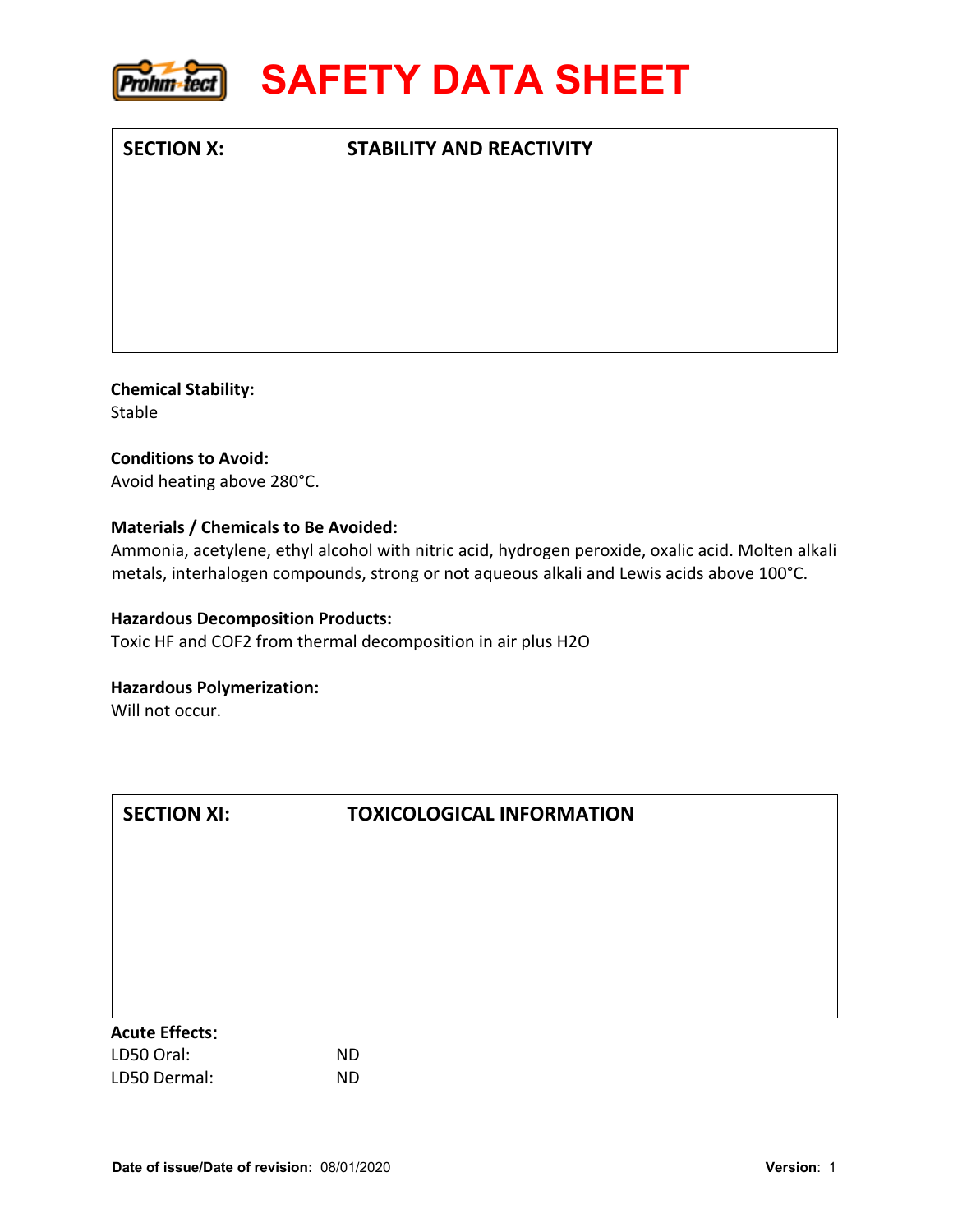

| <b>Chronic Effects</b>       |    |  |
|------------------------------|----|--|
| Carcinogenicity:             | ND |  |
| Mutagenicity:                | ND |  |
| <b>Reproductive Effects:</b> | ND |  |
| Developmental Effects:       | ND |  |

**Environmental Fate:** No information found.

**SECTION XII:** 

**Environmental Toxicity:** No information found.

# **SECTION XIII: DISPOSAL CONSIDERATIONS**

**Waste Disposal Method:**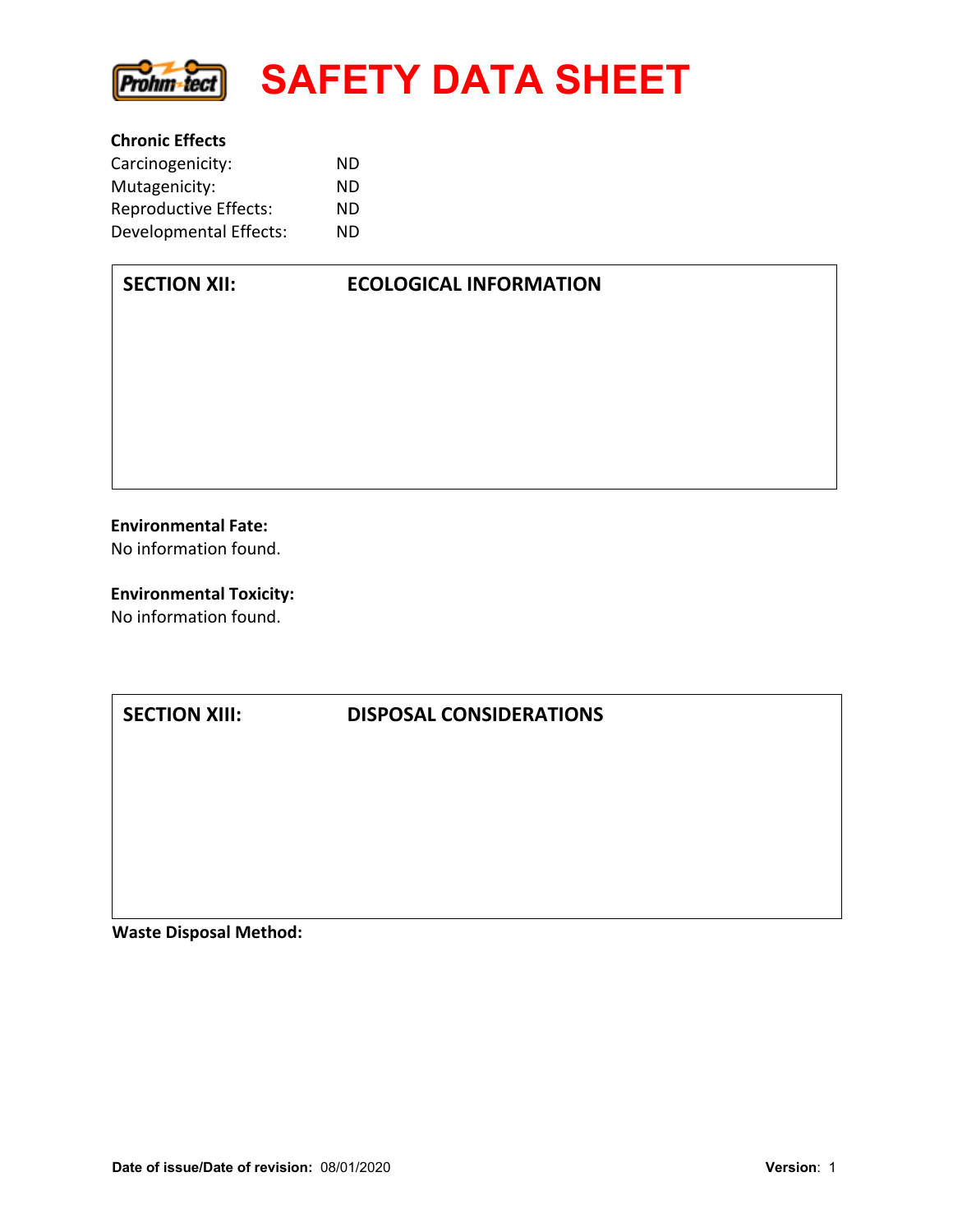![](_page_8_Picture_0.jpeg)

Whatever cannot be saved for recovery or recycling should be managed in an appropriate and approved waste disposal facility. Processing use or contamination of this product may change the waste management options. State and local disposal regulations may differ from federal disposal regulations. Dispose of container and unused contents in accordance with federal, state and local requirements.

| <b>SECTION XIV:</b> |  |
|---------------------|--|
|---------------------|--|

# **TRANSPORTATION INFORMATION**

**US Department of Transportation Shipping Name:** 

| <b>US Department</b>  | <b>Proper Shipping Name</b> | Not Regulated |
|-----------------------|-----------------------------|---------------|
| оf                    | <b>Hazard Class</b>         | Not Regulated |
| <b>Transportation</b> | <b>ID Number</b>            | Not Regulated |
|                       | <b>Packaging Group</b>      | Not Regulated |

# **SECTION XV: REGULATORY INFORMATION**

#### **Federal Regulations:**

| <b>SARA Title III Hazard Classes:</b> |     |  |
|---------------------------------------|-----|--|
| Fire Hazard:                          | Nο  |  |
| Reactive Hazard:<br>Nο                |     |  |
| Release of Pressure:                  | No. |  |
| Acute Health Hazard: No               |     |  |
| Chronic Health Hazard: No             |     |  |